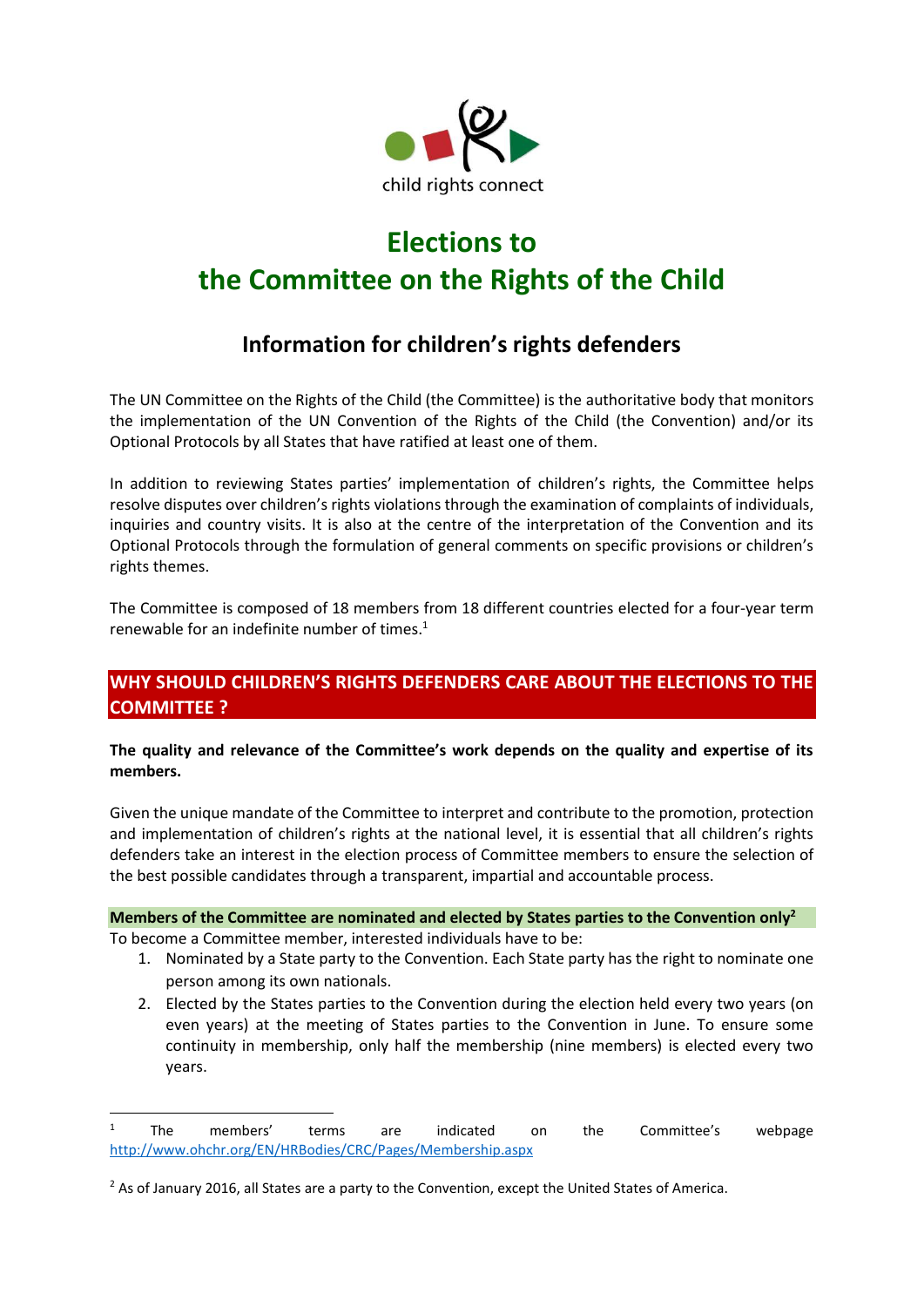#### **Geopolitical considerations may take precedence over official criteria for the selection of candidates**

The election of Committee members, like any international election process, is a highly politicised process where inter-States and regional dynamics play a key role. For example, States seek support for their nominee from other States in exchange of reciprocal support related to other UN election processes.

In fact, experience has shown that the election of a nominee is often dependent on successful lobbying by nominating States parties and the trading of votes, with little regard for the actual expertise of the nominees.

## **WHAT CAN CHILDREN'S RIGHTS DEFENDERS DO TO HELP THE BEST CANDIDATES TO GET ELECTED?**

While children's rights defenders cannot nominate or elect Committee members directly, there are a number of entry points for them to influence the official nomination and election process.

**BEFORE THE NOMINATION OF A CANDIDATE** 

**Engage in a dialogue with their government to raise awareness on the election process in general and the criteria for nomination of candidates<sup>3</sup>**

#### **Encourage their government to hold an open and transparent nomination process**

The High Commissioner for Human Rights has encouraged States parties to consider the following principles when nominating experts:<sup>4</sup>

- $\checkmark$  Rely on an open and transparent selection process;
- $\checkmark$  Consider candidates with a proven record of expertise in the relevant area (for example, through relevant work experience, publications and other achievements);
- $\checkmark$  Consider candidates who are willing to take on the full range of responsibilities of a treaty body member;
- $\checkmark$  Avoid nominations of experts holding any position that might expose them to pressures, conflict of interests or generate a real or perceived impression of a lack of independence;
- $\checkmark$  Limit the terms of service of members to a reasonable number for any given committee, bearing in mind that the most recent treaties allow a maximum of two successive terms.

Examples of public calls for nominees can be found in the informative document published by the International Disabilities Alliance for the elections of the Committee on the Rights of Persons with Disabilities at [http://www.internationaldisabilityalliance.org/en/seventh-conference-states-parties](http://www.internationaldisabilityalliance.org/en/seventh-conference-states-parties-june-2014)[june-2014](http://www.internationaldisabilityalliance.org/en/seventh-conference-states-parties-june-2014) and an example of good practice in OHCHR Guide for Treaty Body members, p. 23-24 [\(http://www.ohchr.org/Documents/Publications/HR\\_PUB\\_15\\_2\\_TB%20Handbook\\_EN.pdf\)](http://www.ohchr.org/Documents/Publications/HR_PUB_15_2_TB%20Handbook_EN.pdf).

In addition, States should be encouraged to:

1

- $\triangleright$  Advertise the position well in advance of the elections;
- $\triangleright$  Establish an advisory committee comprising children's rights defenders that it will consult throughout the process;

[http://www.ohchr.org/Documents/Publications/HR\\_PUB\\_15\\_2\\_TB%20Handbook\\_EN.pdf](http://www.ohchr.org/Documents/Publications/HR_PUB_15_2_TB%20Handbook_EN.pdf)

<sup>&</sup>lt;sup>3</sup> See our section "What makes a 'good' candidate?" below.

<sup>&</sup>lt;sup>4</sup> See resolution A/66/860, sect. 4.4.2., extracted from the OHCHR Handbook for human rights treaty body members, p.21, accessible at: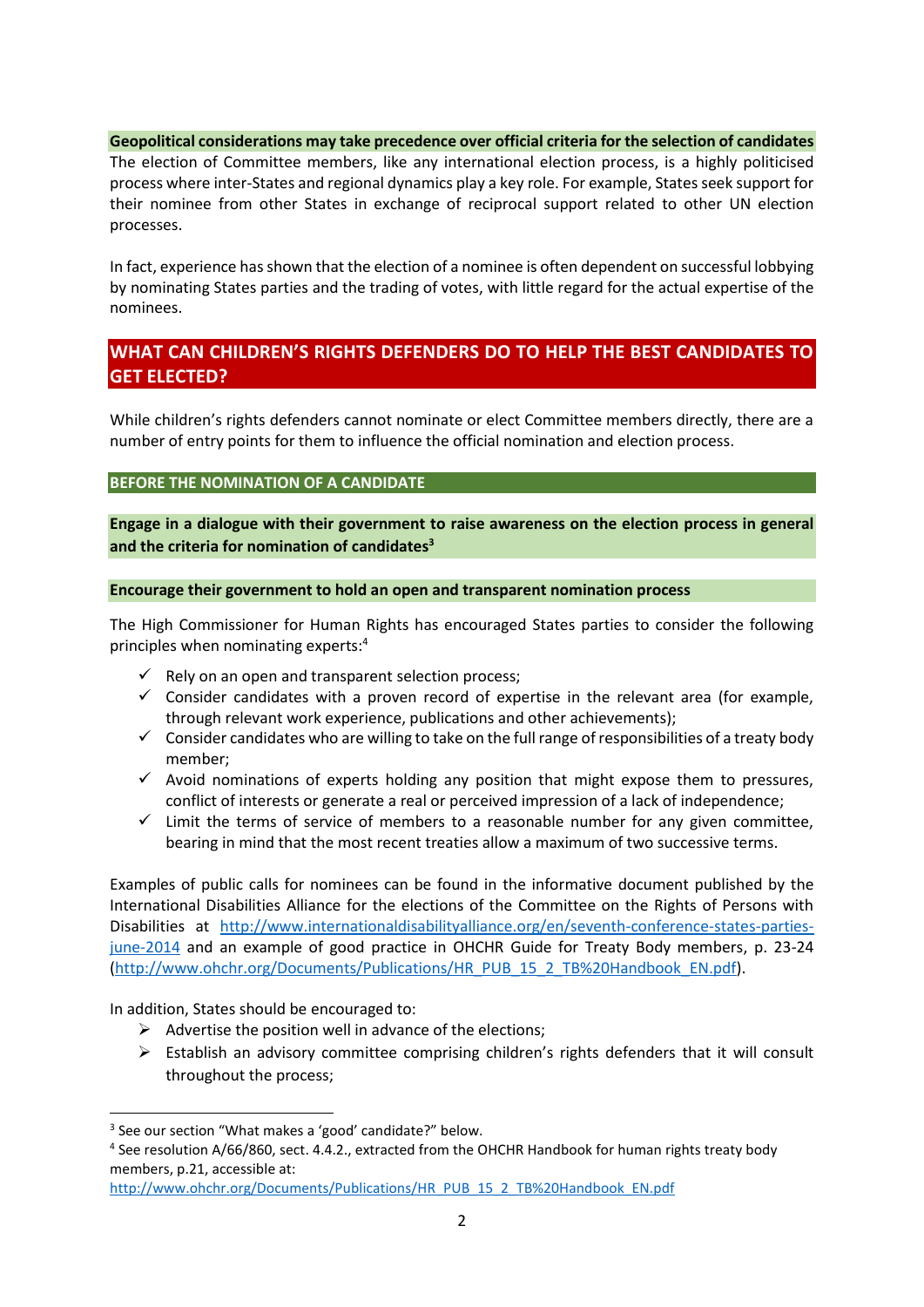- $\triangleright$  Consult with and inform the national Parliament about the process to ensure transparency and accountability;
- $\triangleright$  Interview potential candidates; and
- $\triangleright$  Select a candidate taking into account the official criteria as well as the opinion of the advisory committee.

#### **Publicise the process as much as possible to ensure a good pool of candidates**

#### **Proactively identify qualified candidates from among their nationals and invite them to apply**

If there is no official advertisement of the position from the government, children's rights defenders can seek support for the proposed candidate from government officials working on children's issues (e.g. the ministry responsible for monitoring the implementation of the Convention and the Ministry of Foreign Affairs which is usually responsible for the transmission of the nomination to the United Nations).

#### **Support the candidate(s) who best meets the recommended criteria and covers expertise gaps in the composition of the Committee**

Where appropriate, depending on the political context, children's rights defenders may disseminate information on the different candidates, including to the wider public; and support those who fulfil the recommended criteria with well-reasoned arguments. It is important to encourage governments to nominate a candidate on the basis of merit alone rather than for political considerations.

**Child participation in the nomination process**. Child Rights Connect will also develop guidance for children to influence the elections of Committee members. If you have any experience or idea to share, please contact us at [crcreporting@childrightsconnect.org](mailto:crcreporting@childrightsconnect.org)

## **AFTER A CANDIDATE IS NOMINATED**

#### **Encourage your State to lobby for its nominee in New York and Geneva**

Most elected Committee members have been brought to New York by their government just prior to the elections in order to meet directly with UN Missions. Experience has shown that candidates who are elected in the first and second rounds usually have the strong support of their government who has lobbied heavily on their behalf.

Children's rights defenders can assist the candidate and the government to design and implement an electoral campaign. Where appropriate, children's rights defenders may engage in the electoral campaign through support letters and meetings with UN missions in New York, in Geneva and at regional level, as well as with embassies in the candidate's country. But open support from NGOs to candidate can sometimes be counterproductive, depending on the political context, in which case low profile and soft diplomacy might work better.

#### **Raise awareness and promote coordination at regional level to limit the number of candidates nominated from an underrepresented region**

In order to ensure strong geographical representation, States parties within a region may reach a consensus on candidates prior to the election itself. Indeed, experience with the elections to the Committee and other treaty bodies shows that if there are too many nominees from one region, this can result in none of them receiving sufficient votes to be elected.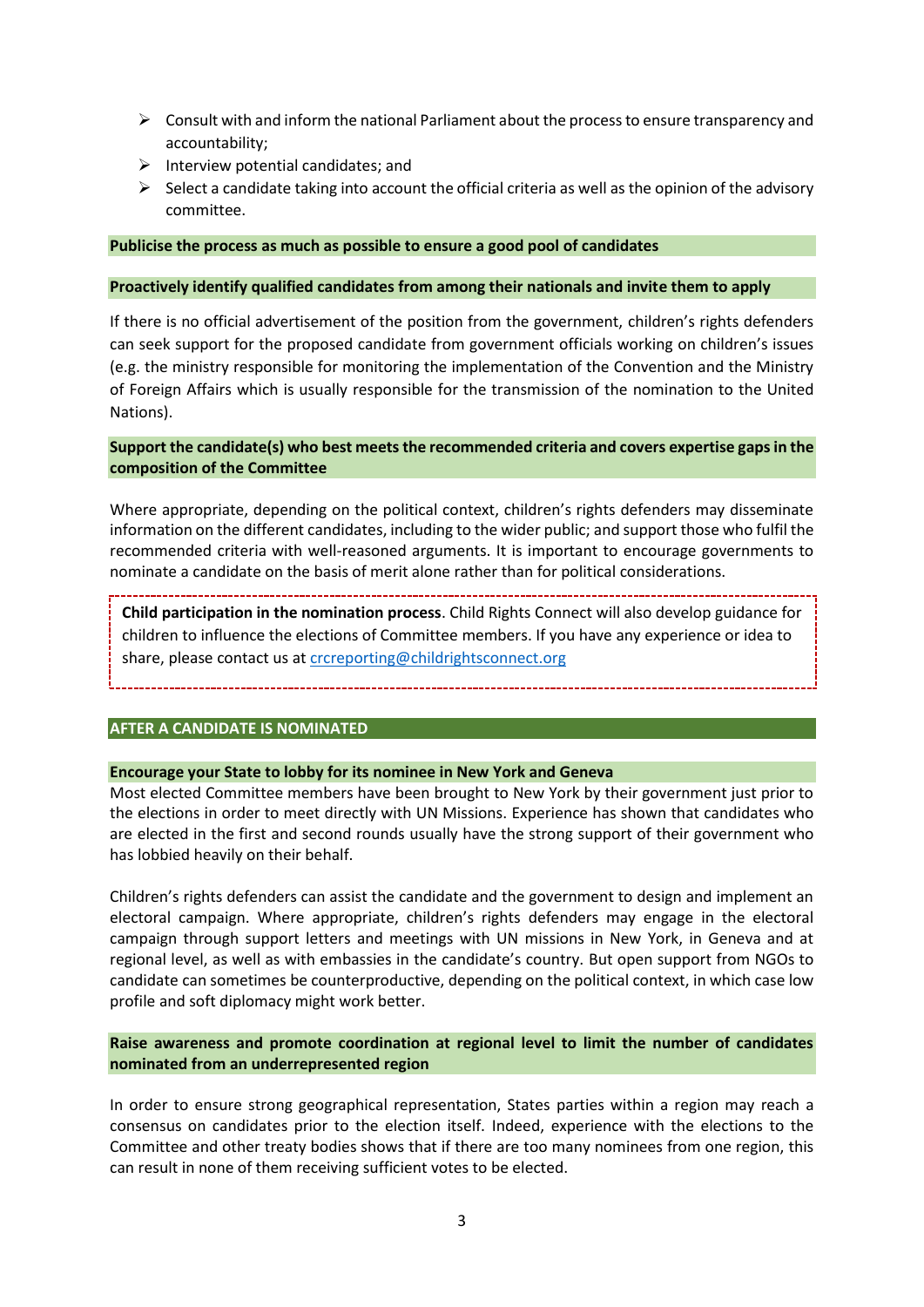

 Work closely with UNICEF and your national human rights institution, if you have one, in this process as they often have the ear of high-level government officials.

 It is more effective if children's rights defenders support candidates in a coordinated way, rather than having different actors supporting different

candidates.

Lobbying against some candidates might be counterproductive.

• If you support a candidate, it is important to secure the strong support of the government, since the amount of lobbying that the government is willing to do often ensures the election of the candidate.

## **WHAT MAKES A 'GOOD' CANDIDATE?**

#### **ESSENTIAL REQUIREMENTS – OFFICIAL CRITERIA<sup>5</sup>**

#### **1. Be experts and have recognized competence in the field covered by the Convention**

*Their expertise in the field of human rights, and particularly children's rights, should be demonstrated by their past and/or current work and other activities listed in their CVs.*

#### **2. Have high moral standing**

- **3. Represent all regions and the principal legal systems**
- **4. Exercise their functions in an independent and impartial manner and be perceived to be independent and impartial**

*In this context, it is important to bear in mind that nationality, place of residence, current and past employment, membership of or affiliation with an organization or the government, family and social relations can be factors of real or perceived conflict of interest.*

#### **5. Serve in their personal capacity**

**.** 

**6. Be appointed in a manner to ensure regional and gender balance, professional background and different legal systems, as well as the tenure of current members**

*It is worth noting however that there are no regional quotas requiring or limiting the number of candidates per region. To facilitate the election process, OHCHR provides States with an information note on the current situation with respect to the composition of the treaty body, reflecting the balance* 

<sup>5</sup> Criteria 1, 2 and 3 are enshrined in the Convention

[<sup>\(</sup>http://www.ohchr.org/EN/ProfessionalInterest/Pages/CRC.aspx\)](http://www.ohchr.org/EN/ProfessionalInterest/Pages/CRC.aspx), criterion 4 is specified in the Committee's rules of procedure, criteria 4 and 5 are contained in the UN Guidelines on the independence and impartiality of members of the human rights treaty bodies, the "Addis Ababa Guidelines"

[<sup>\(</sup>http://www.ohchr.org/EN/HRBodies/Pages/ElectionsofTreatyBodiesMembers.aspx\)](http://www.ohchr.org/EN/HRBodies/Pages/ElectionsofTreatyBodiesMembers.aspx) and criteria 6, 7 and 8 are included in the UN General Assembly Resolution 68/268 on Treaty Bodies Strengthening [\(http://www.ohchr.org/EN/HRBodies/HRTD/Pages/TBStrengthening.aspx\)](http://www.ohchr.org/EN/HRBodies/HRTD/Pages/TBStrengthening.aspx).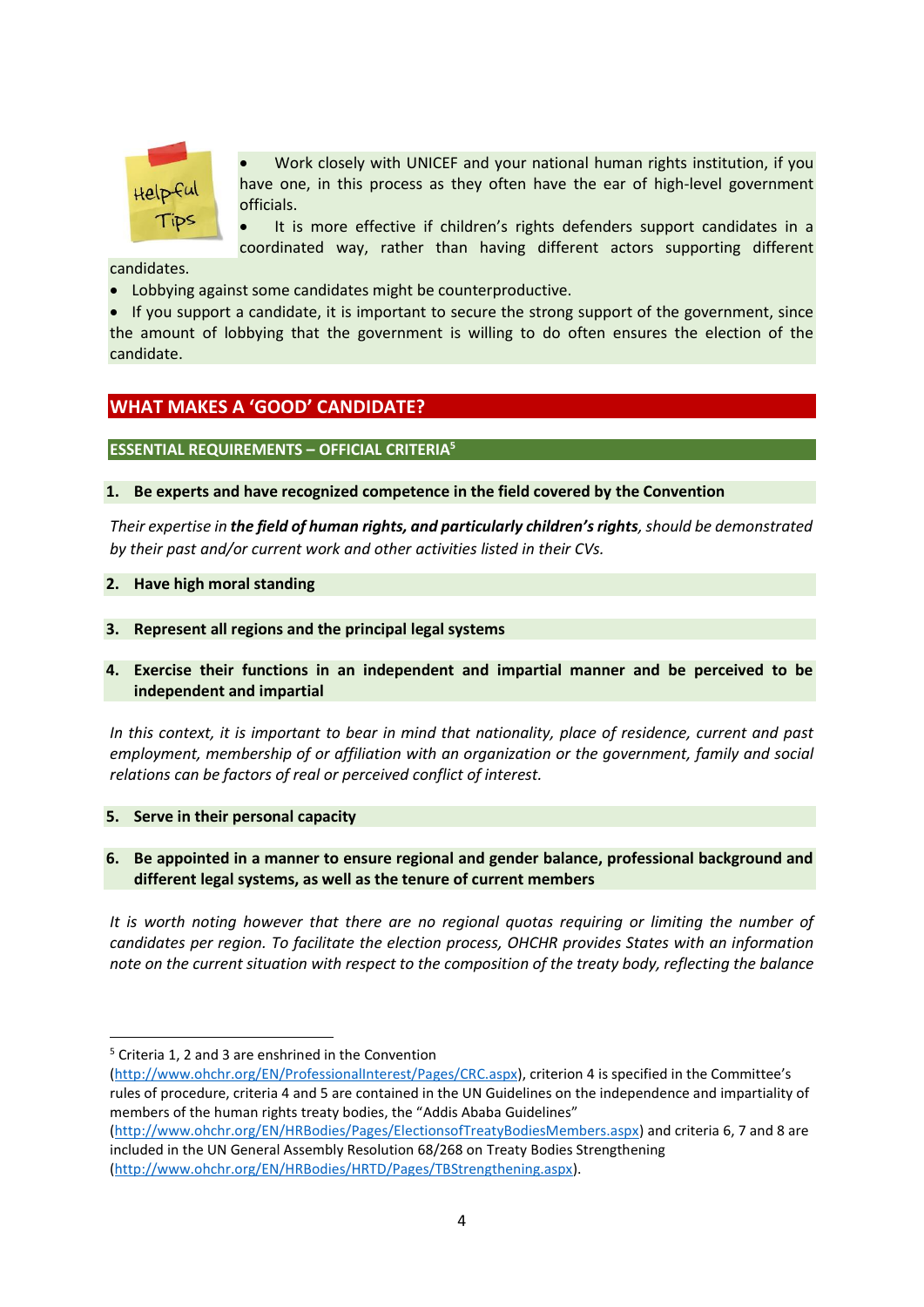*in terms of geographical distribution and gender representation, professional background and different legal systems, as well as the tenure of current members.*

## **7. Represent different forms of civilization and the participation of experts with disabilities**

**8. Be able to work in at least one of the official three working languages chosen by the Committee, namely English, French and Spanish**

#### **DESIRABLE – Based on Child Rights Connect's work with the Committee since its creation**

- Have an **understanding of the United Nations human rights system**.
- Have a basic **command of English** (all official documents are drafted in English and then translated into other languages and English is the most commonly used language during informal meetings).
- Have a **professional background that can contribute to the Committee's holistic approach**, which emphasizes the inter-relationship and interdependence of all articles of the Convention, such as lawyers, psychologists, social workers, teachers, and doctors.
- Have **experience working with a range of stakeholders,** including NGOs, children, national human rights institutions, ombudspersons for children and children.
- Be aware and **sensitive to cultural differences.**
- $\checkmark$  Be committed to **listening directly to children** and give due consideration to their views.
- Have a good **political sense**. Members have to engage in a constructive dialogue with States and often have to speak on behalf of the Committee in highly sensitive political settings, such as the Human Rights Council.
- Have good **drafting and analytical skills** for research, report writing and editing.
- Have the capacity to **engage in online communications**, especially in between sessions, and therefore be able to use a computer, internet and emails.

## **PRACTICAL REQUIREMENT – Be able to commit to the responsibilities and tasks of a Committee member without remuneration**

The typical workload of a Committee member includes:

- Be present in Geneva at least during the entire sessions of the Committee (12 weeks per year in January/February, May/June and September/October).
- Read and analyse the country files for each State party to be reviewed.
- Present draft documents.

1

- Participate to the constructive dialogues with States parties.
- Participate to pre-sessional meetings with NGOs, NHRIs, UN agencies and children.
- Participate to meetings regarding other areas of work of the Committee than the reporting process, which may take place outside the Committee's official meeting hours.
- Prepare for and undertake country visits.
- Participate to training workshops, events and seminars on behalf of the Committee.

In addition, members often take on additional roles and responsibilities, which increase their workload, including in between sessions.<sup>6</sup>

It is therefore essential that candidates commit and have the capacity to **devote sufficient time to the work of the Committee** without remuneration (only travel expenses and living costs in Geneva are

<sup>6</sup> For a detailed description of what these roles can be, see OHCHR Guide for Treaty Bodies members, p. 38-41 [\(http://www.ohchr.org/Documents/Publications/HR\\_PUB\\_15\\_2\\_TB%20Handbook\\_EN.pdf\)](http://www.ohchr.org/Documents/Publications/HR_PUB_15_2_TB%20Handbook_EN.pdf).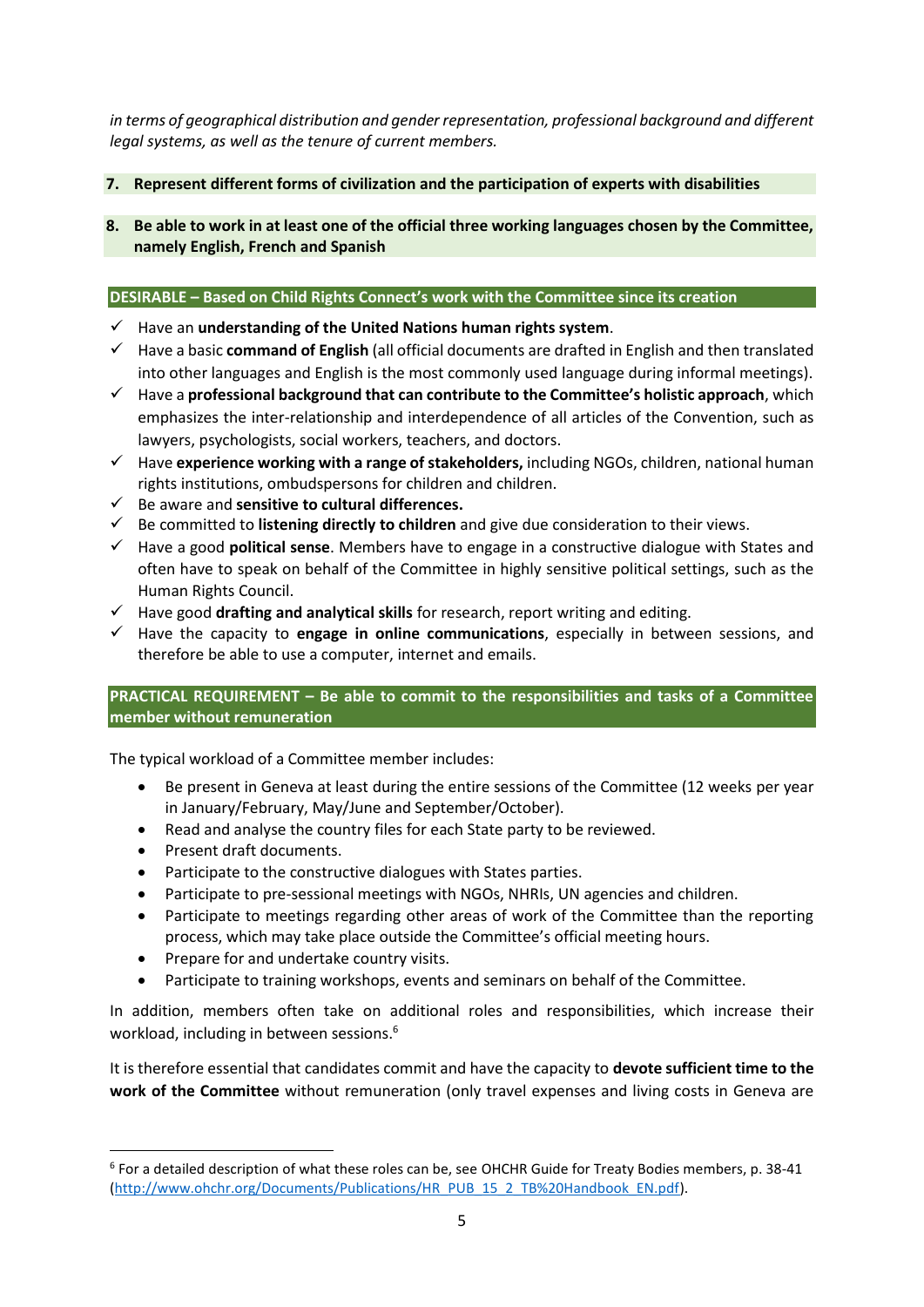covered during the Committee's sessions and abroad when the member officially attends an event on behalf of the Committee).

## **WHAT IS THE NOMINATION AND ELECTION TIMEFRAME?**

#### **Official launch of the nomination process: mid-February**

By mid-February of an election year (even years), i.e. at least four months before the elections, the States parties to the Convention receive a letter from the Secretary General of the United Nations inviting nominations. Updated information regarding the Committee's election is posted on its elections webpage [\(http://www.ohchr.org/EN/HRBodies/CRC/Pages/Elections.aspx\)](http://www.ohchr.org/EN/HRBodies/CRC/Pages/Elections.aspx).

#### **Official deadline for States parties to nominate candidates: mid-April**

States parties nominate candidates by submitting their nominations to OHCHR together with the curricula vitae (CVs) of the nominees.<sup>7</sup> But late nominations up to the day of the elections are accepted.

#### **Elections: June**

Elections are held by secret ballot during the meeting of States parties that takes place at the United Nations in New York in June. Each State party has 9 votes, one for each vacant seat.

#### **First ballot: States parties vote for 9 out of all nominees.**

- $\triangleright$  Nominees who obtain more than 50% of votes of States parties present and voting are elected.
- $\triangleright$  If more than nine nominees obtain such a score, those with the largest number of votes are elected.
- $\triangleright$  If less than nine nominees obtain such a score, there will be additional ballots to fill the remaining seats.

#### **Additional ballots: States parties vote for a restricted number of remaining nominees.**

- $\triangleright$  Candidates for the second and third ballots are limited to not more than twice the number of places remaining to be filled. The selection of those top candidates is done based on the number of votes obtained in the previous ballot.
- $\triangleright$  Voting continues until all nine places are filled.

#### **After the elections**

1

The Office of the High Commissioner for Human Rights officially notifies newly elected members about their election. Elections results are also published on its website ( [http://www.ohchr.org/EN/HRBodies/CRC/Pages/Membership.aspx\)](http://www.ohchr.org/EN/HRBodies/CRC/Pages/Membership.aspx).

New members officially begin their term as of March of the year following their election but only meet at the May session of the Committee for the first time.

<sup>&</sup>lt;sup>7</sup> These CVs follow a template and are limited to 5 pages. They should contain the following information on the nominee: first and last names, date and place of birth, working languages, current position/function (5 lines maximum), main professional activities (10 lines maximum), educational background (5 lines maximum), other main activities in the field relevant to the mandate of the Committee (10 lines maximum), and a list of most recent publications in the field (5 lines maximum). CVs of the nominees as well as other relevant documents can be found on the OHCHR website at [http://www2.ohchr.org/english/bodies/crc/members.htm.](http://www2.ohchr.org/english/bodies/crc/members.htm)